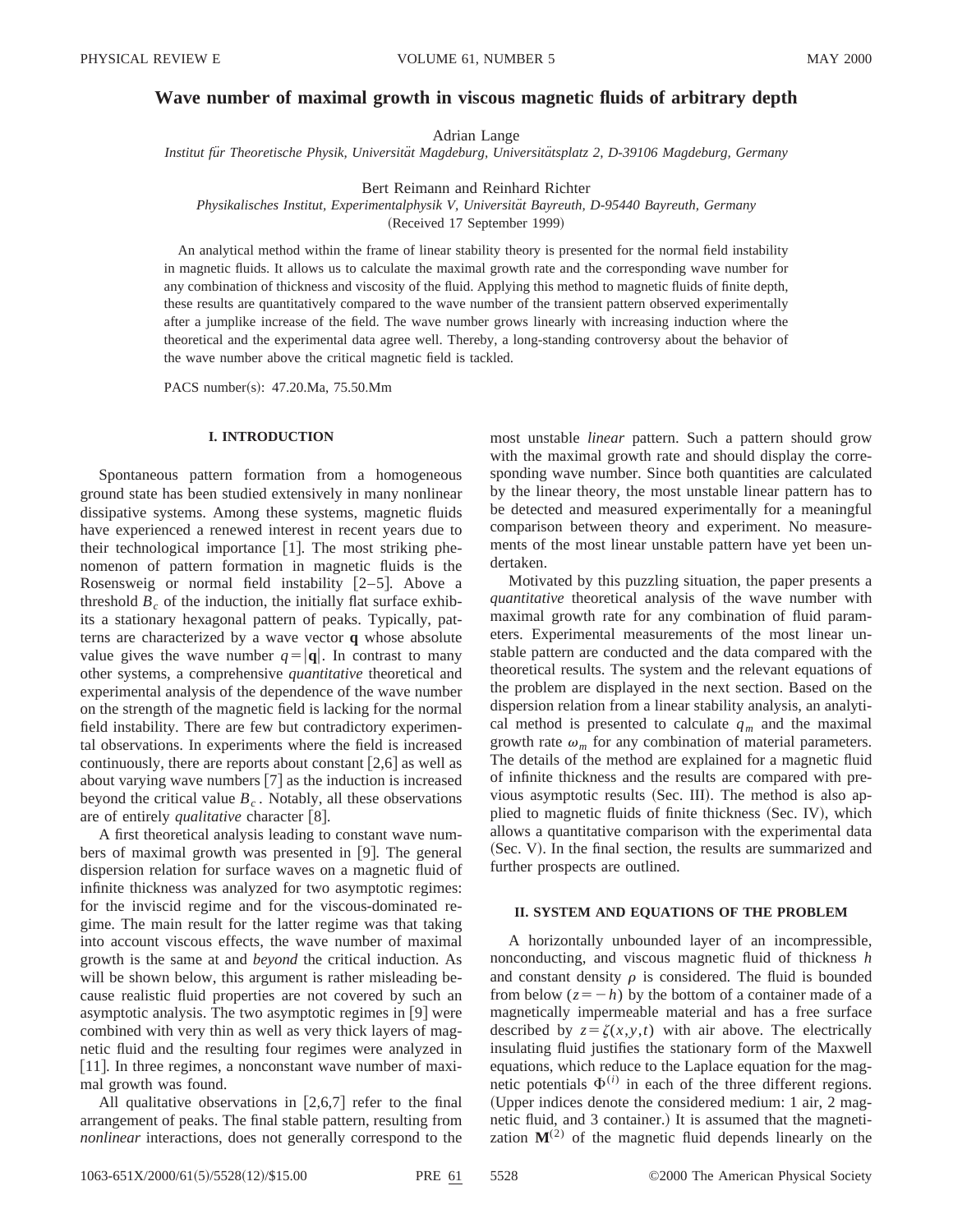applied magnetic field  $\mathbf{H}^{(2)}$ ,  $\mathbf{M}^{(2)} = (\mu_r - 1)\mathbf{H}^{(2)}$ , where  $\mu_r$ is the relative permeability of the fluid. The system is governed by the equation of continuity and the Navier-Stokes equations for the magnetic fluid,

$$
\text{div}\,\mathbf{v} = 0,\tag{2.1}
$$

$$
\partial_t \mathbf{v} + (\mathbf{v} \text{ grad}) \mathbf{v} = -\frac{1}{\rho} \text{ grad}(p + p_s) + \nu \Delta \mathbf{v} + \mathbf{g}, \quad (2.2)
$$

and the Laplace equation in each medium,

$$
\Delta \Phi^{(i)} = 0. \tag{2.3}
$$

The quantities without an upper index refer to the magnetic fluid with the velocity field  $\mathbf{v}=(u,v,w)$ , the kinematic viscosity  $\nu$ , the pressure  $p$ , and the acceleration due to gravity **g**. The first three terms on the right-hand side of Eq.  $(2.2)$  result from  $(1/\rho)$  div $\hat{T}^{(2)}$ , where the components of the stress tensor  $\widetilde{T}^{(2)}$  read [3]

$$
T_{ij}^{(2)} = \left\{ -p - \mu_0 \int_0^H (M - \rho \partial_\rho M) dH' - \mu_0 \frac{H^2}{2} \right\} \delta_{ij}
$$
  
+ 
$$
H_i B_j + \rho \nu (\partial_i v_j + \partial_j v_i).
$$
 (2.4)

The magnetostrictive pressure is given by  $p_s$ =  $-\mu_0 \int_0^H \rho \partial_\rho M dH'$ . *M*, *H*, and *B* denote the absolute value of the magnetization, the magnetic field, and the induction **B** in the fluid. The governing equations have to be supplemented by the appropriate boundary conditions, which are the continuity of the normal (tangential) component of the induction (magnetic field) at the top and bottom interface,

$$
\mathbf{n} \cdot (\mathbf{B}^{(1)} - \mathbf{B}^{(2)}) = 0, \quad \mathbf{n} \times (\mathbf{H}^{(1)} - \mathbf{H}^{(2)}) = 0 \quad \text{at } z = \zeta,
$$
\n
$$
\mathbf{n} \cdot (\mathbf{B}^{(2)} - \mathbf{B}^{(3)}) = 0, \quad \mathbf{n} \times (\mathbf{H}^{(2)} - \mathbf{H}^{(3)}) = 0 \quad \text{at } z = -h,
$$
\n
$$
(2.6)
$$

the no-slip condition for the velocity at the bottom of the container,

$$
\mathbf{v} = \partial_z w = 0 \quad \text{at } z = -h,\tag{2.7}
$$

the kinematic boundary condition at the free surface,

$$
w = \partial_t \zeta + (\mathbf{v} \text{ grad}) \zeta \text{ at } z = \zeta,
$$
 (2.8)

and the continuity of the stress tensor across the free surface,

$$
n_i(T_{ij}^{(1)} - T_{ij}^{(2)}) = -\sigma K n_j \text{ at } z = \zeta. \tag{2.9}
$$

The surface tension between the magnetic fluid and air is denoted by  $\sigma$ , the curvature of the surface by  $K=$  div **n**, and the unit vector normal to the surface by

$$
\mathbf{n} = \frac{\text{grad}[z - \zeta(x, y, t)]}{|\text{grad}[z - \zeta(x, y, t)]|} = \frac{(-\partial_x \zeta, -\partial_y \zeta, 1)}{\sqrt{1 + (\partial_x \zeta)^2 + (\partial_y \zeta)^2}}.
$$
(2.10)

Since the density of air can be neglected with respect to the density of the magnetic fluid and  $M^{(1)}=0$  holds, Eq.  $(2.9)$ reduces to

$$
n_j \left\{ -p^{(1)} + p + \mu_0 \int_0^H M dH' + p_s + \frac{\mu_0}{2} M_n^2 \right\}
$$
  

$$
- \rho \nu n_i \{ \partial_i v_j + \partial_j v_i \} = -\sigma K n_j, \qquad (2.11)
$$

where  $p^{(1)}$  is the atmospheric pressure above the fluid layer. In a linear stability analysis, all small disturbances from the basic state are analyzed into normal modes, i.e., they are proportional to  $\exp[-i(\omega t)]$ . If Im( $\omega$ ) > 0, initially small undulations will grow exponentially and the originally horizontal surface is unstable. Due to this relation, it has been established to denote  $\omega$  as a growth rate, which is in fact true only for its imaginary part.

Following the standard procedure, the linear stability analysis leads to the dispersion relation  $\lceil 11-13 \rceil$  (all formulas in the references are equivalent to each other)

$$
0 = \frac{\nu^2}{\tilde{q}\coth(\tilde{q}h) - q\coth(qh)} \left\{ \tilde{q}[4q^4 + (q^2 + \tilde{q}^2)^2] \coth(\tilde{q}h) \right\}
$$

$$
-q[4q^2\tilde{q}^2 + (q^2 + \tilde{q}^2)^2] \tanh(qh) - \frac{4q^2\tilde{q}(q^2 + \tilde{q}^2)}{\cosh(qh)\sinh(\tilde{q}h)} \right\}
$$

$$
+ \tanh(qh) \left[ gq + \frac{\sigma}{\rho} q^3 - \frac{\mu_0\mu_r M^2}{\rho} \Lambda(qh)q^2 \right], \qquad (2.12)
$$

where  $\mu_0$  is the permeability of free space,  $\tilde{q} = \sqrt{q^2 - i\omega/\nu}$ , and

$$
\Lambda(qh) = \frac{e^{qh}(1+\mu_r) + e^{-qh}(1-\mu_r)}{e^{qh}(1+\mu_r)^2 - e^{-qh}(1-\mu_r)^2}.
$$
 (2.13)

The condition of marginal stability,  $\omega=0$ , defines the threshold where  $\omega$  changes its sign and therefore the normal field or Rosensweig instability appears. With  $\omega=0$ , one obtains from Eq.  $(2.12)$ 

$$
\frac{\rho g}{\sigma} + q^2 - \frac{(\mu_r - 1)^2 B^2}{\mu_0 \mu_r \sigma} q \Lambda(qh) = 0.
$$
 (2.14)

In the limit of an infinitely thick  $(h \rightarrow \infty)$  or an infinitely thin  $(h\rightarrow 0)$  layer, respectively, the critical inductions are

$$
B_{c,\infty}^2 = \frac{2\mu_0\mu_r(\mu_r+1)\sqrt{\rho\sigma g}}{(\mu_r-1)^2},
$$
 (2.15)

$$
B_{c,0}^2 = \frac{4\mu_0 \mu_r^2 \sqrt{\rho \sigma g}}{(\mu_r - 1)^2},
$$
\n(2.16)

whereas in both limits the critical wave number is equal to

$$
q_c = q_{c,\infty} = q_{c,0} = \sqrt{\frac{\rho g}{\sigma}}.
$$
 (2.17)

The critical values apply to both viscous and inviscid magnetic fluids due to the static character of the instability. Based on the dispersion relation  $(2.12)$ , the details of the proposed method are presented exemplarily for a magnetic fluid of infinite thickness in the next section.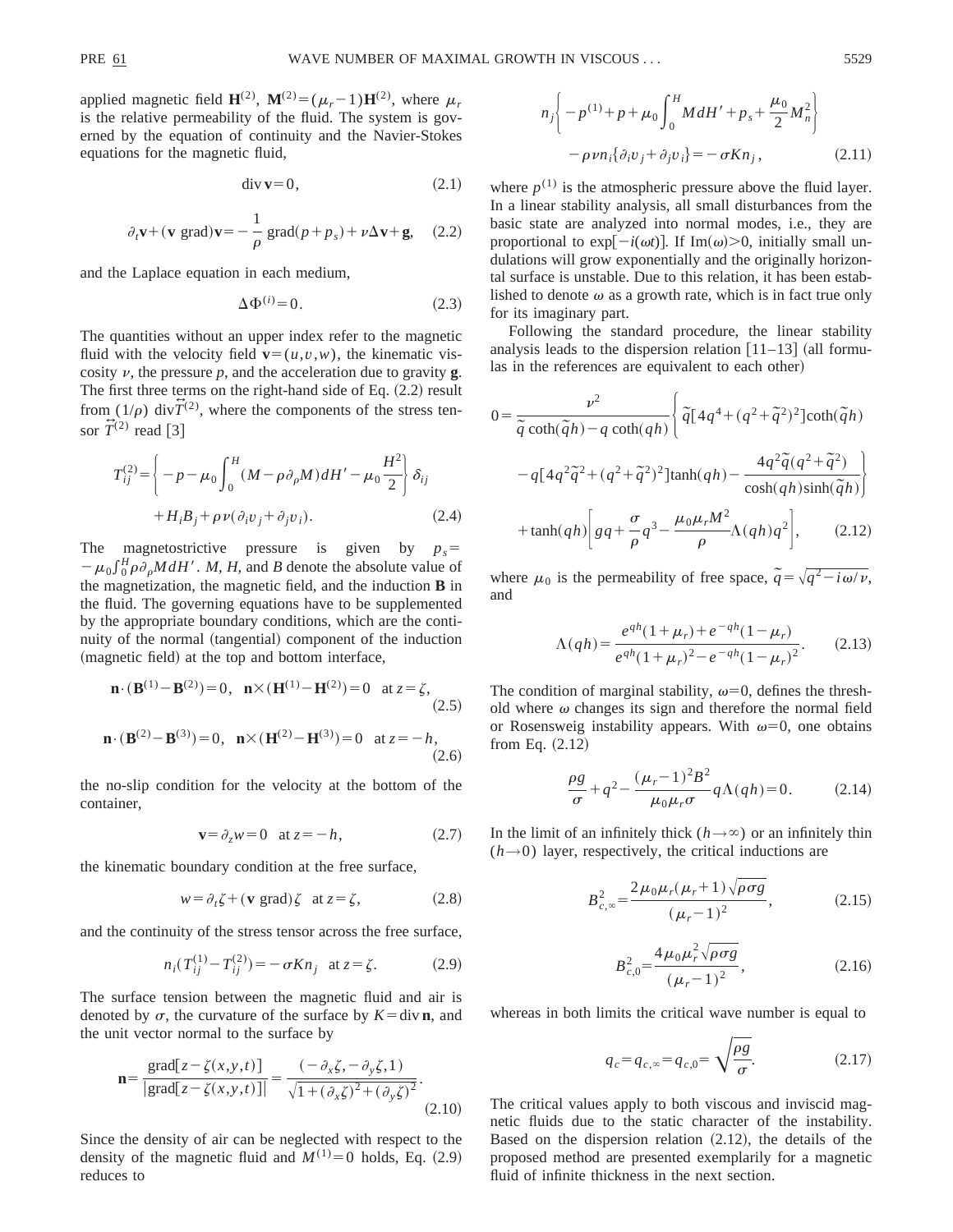## **III. INFINITE LAYER OF MAGNETIC FLUID**

The starting point of the analysis is the determination of the parameters for which the dispersion relation  $(2.12)$  for an infinitely thick layer  $[9]$ 

$$
\left(1 - \frac{i\omega}{2\nu q^2}\right)^2 + \frac{1}{4\rho\nu^2 q^4} \left[\rho g q + \sigma q^3 - \frac{(\mu_r - 1)^2}{(\mu_r + 1)\mu_0 \mu_r} B^2 q^2\right]
$$

$$
= \sqrt{1 - \frac{i\omega}{\nu q^2}} \tag{3.1}
$$

has solutions of purely imaginary growth rates. Such growth rates characterize the viscous-dominated regime described by  $q\delta \ge 1$  [9], where  $\delta = \sqrt{2 \nu/\omega}$  denotes the viscous depth [10]. For  $\omega$ , the polar representation  $\omega = \omega_1 + i \omega_2 = |\omega| (\cos \varphi_0)$  $+i \sin \varphi_0$ ) is chosen with

$$
\varphi_0 = \arctan \frac{\omega_2}{\omega_1} + \begin{cases}\n0 & \text{if } n \ge 0 \text{ and } d > 0 \\
\pi & \text{if } n \ge 0 \text{ and } d < 0 \\
\pi/2 & \text{if } n \ge 0 \text{ and } d = 0 \\
2\pi & \text{if } n < 0 \text{ and } d > 0 \\
\pi & \text{if } n < 0 \text{ and } d < 0 \\
3\pi/2 & \text{if } n < 0 \text{ and } d = 0,\n\end{cases}
$$
\n(3.2)

where  $n \cdot (d)$  denotes the numerator (denominator) of the argument of arctan. Dimensionless quantities were introduced for all lengths, the induction, the time, and the viscosity,

$$
\overline{l} = q_c l, \quad \overline{B} = \frac{B}{B_{c,\infty}},\tag{3.3}
$$

$$
\bar{t} = \frac{g^{3/4} \rho^{1/4}}{\sigma^{1/4}} t = \frac{t}{t_c}, \quad \bar{\nu} = \frac{g^{1/4} \rho^{3/4}}{\sigma^{3/4}} \nu,
$$
 (3.4)

where  $t_c$  is the so-called capillary time. The real and imaginary part of Eq.  $(3.1)$  now read

$$
\overline{\nu}^2 - \frac{|\overline{\omega}|^2(\cos^2 \varphi_0 - \sin^2 \varphi_0)}{4\overline{q}^4} + \frac{\overline{\nu}|\overline{\omega}|\sin \varphi_0}{\overline{q}^2} + \frac{\overline{q} + \overline{q}^3 - 2\overline{B}^2\overline{q}^2}{4\overline{q}^4}
$$

$$
= \overline{\nu}^2 \sqrt{\left(1 + \frac{|\overline{\omega}|\sin \varphi_0}{\overline{\nu}\overline{q}^2}\right)^2 + \frac{|\overline{\omega}|^2 \cos^2 \varphi_0}{\overline{\nu}^2\overline{q}^4}}
$$

$$
\times \cos\left(\frac{\psi + 2k\pi}{2}\right), \quad k = 0, 1,
$$
(3.5)

$$
-\frac{|\overline{\omega}|^2 \sin \varphi_0 \cos \varphi_0}{2\overline{q}^4} - \frac{\overline{\nu}|\overline{\omega}| \cos \varphi_0}{\overline{q}^2}
$$

$$
=\overline{\nu}^2 \sqrt{\left(1 + \frac{|\overline{\omega}| \sin \varphi_0}{\overline{\nu} \overline{q}^2}\right)^2 + \frac{|\overline{\omega}|^2 \cos^2 \varphi_0}{\overline{\nu}^2 \overline{q}^4}}
$$

$$
\times \sin \left(\frac{\psi + 2k\pi}{2}\right), \quad k = 0, 1,
$$
 (3.6)

where



FIG. 1. Purely imaginary growth rate  $\overline{\omega} = i \overline{\omega}_2$  as a function of the viscosity for  $\overline{q} = 1$ . For  $k = 0$  (solid lines) positive values of  $\overline{\omega}_2$ exist for all viscosities whereas negative ones exist only above a critical viscosity  $\overline{v}_c$  = 0.453. For  $k$  = 1 (dashed line) the upper bound for  $\overline{\omega} = i \overline{\omega}_2$  is given by  $\overline{\nu}_c$ . The long-dashed line indicates the condition  $\overline{\overline{v}q}^2 = |\overline{\omega}|$  for  $\overline{\omega}_2 < 0$ .

$$
\psi = \arctan \frac{-|\overline{\omega}|\cos \varphi_0}{\overline{\nu}\overline{q}^2 + |\overline{\omega}|\sin \varphi_0} + \text{const}
$$
 (3.7)

and *k* distinguishes between the two possible values of the complex root. The value of the constant in Eq.  $(3.7)$  follows the rules of Eq.  $(3.2)$ . For a purely imaginary growth rate,  $\overline{\omega} = i \overline{\omega}_2$ ,  $\varphi_0$  can take only the two values  $\pi/2$  ( $\overline{\omega}_2$ >0) and  $3\pi/2$  ( $\bar{\omega}_2$  < 0). In the former case, Eq. (3.6) is always fulfilled, whereas in the latter case, Eq.  $(3.6)$  holds only if  $\overline{v}\overline{q}^2$   $> |\overline{\omega}|$ . For  $\overline{\omega} = i\overline{\omega}_2$ , Eq. (3.5) reduces to

$$
f_{\pm}(\bar{q}, |\bar{\omega}|; \bar{\nu}, \bar{B}) := \left(\bar{\nu} \pm \frac{|\bar{\omega}|}{2\bar{q}^2}\right)^2 + \frac{\bar{q} + \bar{q}^3 - 2\bar{B}^2 \bar{q}^2}{4\bar{q}^4} - \bar{\nu}^2 \sqrt{4\left(1 \pm \frac{|\bar{\omega}|}{\bar{\nu}\bar{q}^2}\right)^2} \cos(k\pi) = 0, \quad (3.8)
$$

where the  $\pm$  sign corresponds to  $\bar{\omega}_2 \gtrless 0$ . The parameters  $\bar{\nu}$ and  $\overline{B}$  determine the solution of this implicit equation for the variables  $\bar{q}$  and  $|\bar{\omega}|$ . The solution gives these specific values of the viscosity for which either positive or negative purely imaginary growth rates exist (see Fig. 1). For a supercritical induction of  $\overline{B}$  = 1.05 and  $\overline{q}$  = 1, there exists a positive purely imaginary growth rate for *all* viscosities  $(k=0)$ . Above a critical viscosity,  $\bar{v}_c = 0.453$ , a negative purely imaginary growth rate solves Eq.  $(3.8)$  as well. This critical viscosity also gives the upper bound for the solution with  $k=1$ . The value of  $\overline{v}_c = \overline{v}_c(\overline{q}, \overline{B})$  increases with increasing induction at constant  $\overline{q}$  and decreases with increasing wave vectors at constant  $\overline{B}$ . The critical viscosity is naturally zero at the onset of the instability,  $\overline{v}_c(\overline{q} = 1, \overline{B} = 1) = 0$ .

Whereas Fig. 1 shows a situation where certain types of solutions of the dispersion relation exist, in Fig. 2 the com-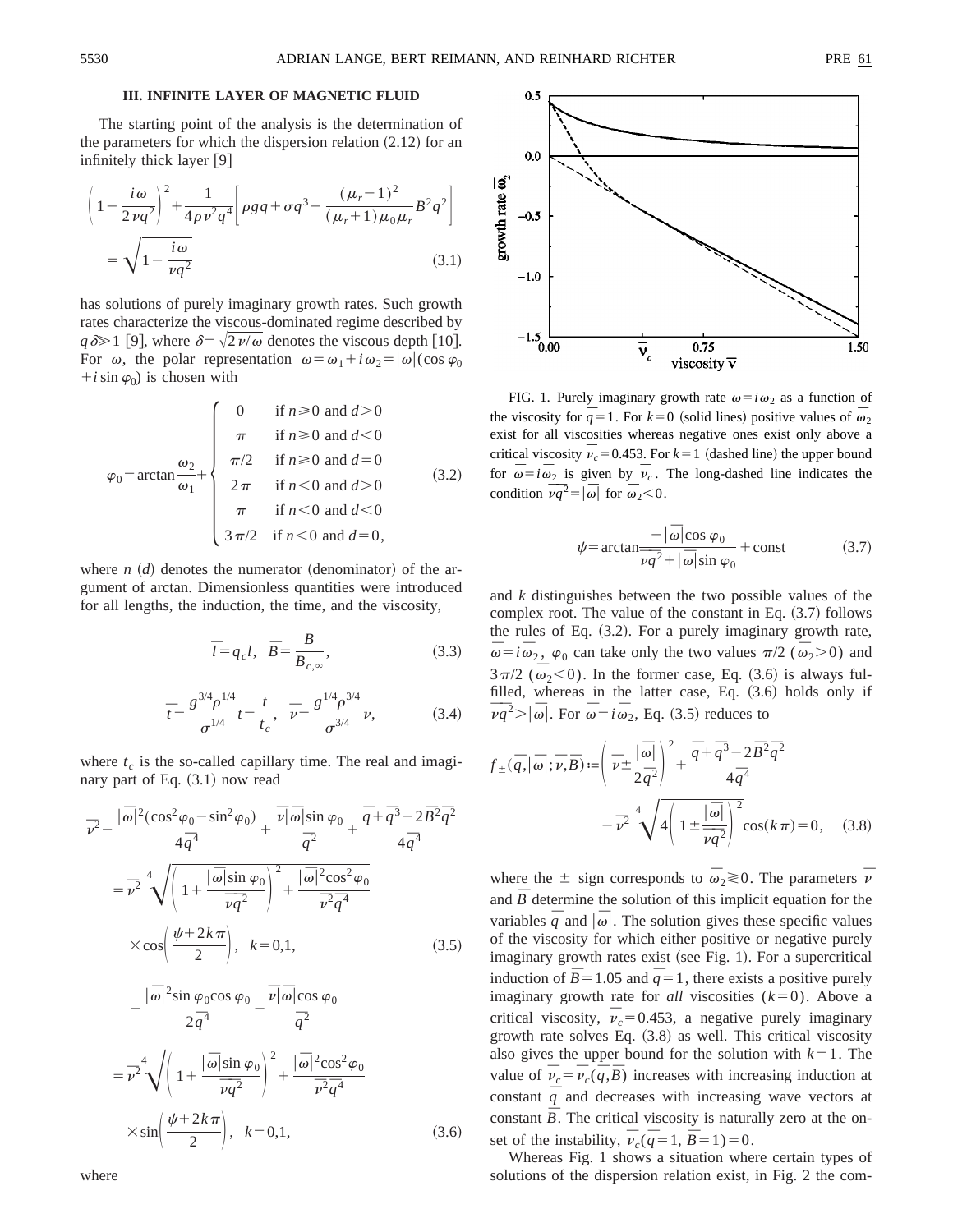

FIG. 2. Growth rate  $\overline{\omega} = \overline{\omega}_1 + i \overline{\omega}_2$  as a function of the wave number  $\overline{q}$  for  $\overline{v}$  = 0.037 and  $\overline{B}$  = 1.05. The empty symbols ( $\triangle$ ,  $\Diamond$ ,  $\circ$ ) show Re( $\overline{\omega}$ ) =  $\overline{\omega}$ <sub>1</sub> and the filled symbols (**Δ**, **♦**, **●**, **■**) display Im( $\bar{\omega}$ ) =  $\bar{\omega}_2$ . A positive purely imaginary growth rate ( $\blacksquare$ ) exists only in the vicinity of  $\overline{q} = 1$ .

plete solution of Eqs. (3.5) and (3.6) for  $\overline{B} = 1.05$  and  $\overline{v}$  $=0.037$  is plotted ( $k=0$ ). Around the critical wave number  $\overline{q}_c = 1$ , a range of wave numbers exists with positive purely imaginary growth rates (filled squares), i.e., there is a band of unstable wave vectors. All other growth rates have negative imaginary parts (filled circles, filled diamonds, and filled triangles). Therefore, the unstable wave vectors are related to the positive purely imaginary growth rates only. Focusing on this solution, the imaginary part  $\overline{\omega}_2$  is shown in the vicinity of  $\overline{q}_c$  for various strengths of the induction and  $\overline{\nu}$  = 0.037  $(\nu \approx 6.4 \times 10^{-6} \text{ m}^2 \text{ s}^{-1})$  in Fig. 3. The chosen value of the



FIG. 3. Positive purely imaginary growth rates as a function of the wave number  $\frac{1}{q}$  and the strength of the induction  $\overline{B}$  for  $\overline{v}$  $=0.037$ , typically for magnetic fluids in experiments [7,14]. The maximum is given by  $\bar{\omega}_{2,m}$  and  $\bar{q}_m$ , which both increase monotonously with  $\overline{B}$ .

viscosity characterizes typical magnetic fluids in experiments [7,14]. All three curves have a maximum in the growth rate  $\overline{\omega}_m = i \overline{\omega}_{2,m}$  at  $\overline{q}_m$ . One notes that  $\overline{\omega}_{2,m}$  as well as  $\overline{q}_m$  are monotonously increasing functions of the strength of the supercritical induction at constant viscosity.

In order to study the resulting behavior of  $\overline{\delta q}$  $= \overline{q}\sqrt{2\overline{\nu}/|\omega|}$  at  $\overline{q}_m$ , the details of the dependence of  $\overline{\omega}_{2,m}$ and  $\overline{q}_m$  on the field *and* the viscosity need to be known. The wave number with the maximal growth rate is defined by  $\partial \overline{\omega}_2 / \partial \overline{q} = \partial |\overline{\omega}| / \partial \overline{q} = 0$ . Since  $|\overline{\omega}|$  is given implicitly by  $f_{\pm}(\overline{q}, |\overline{\omega}|; \overline{v}, \overline{B}) = 0$ , the maximal growth rate results from

$$
g(\bar{q}, |\bar{\omega}|; \bar{\nu}, \bar{B}) := \frac{\partial f_{+}}{\partial \bar{q}} = 0
$$
  
= 256 $\bar{\nu}^{5}$ [1 - cos<sup>2</sup>( $k\pi$ )] $\bar{q}^{8}$ +96 $\bar{\nu}^{3}\bar{q}^{7}$ + (9 $\bar{\nu}$ +128{ $-\bar{\nu}^{3}\bar{B}^{2}$ +[4+3 cos<sup>2</sup>( $k\pi$ )] $\bar{\nu}^{4}$ | $\bar{\omega}$ |}) $\bar{q}^{6}$   
+8(-3 $\bar{\nu}\bar{B}^{2}$ +4 $\bar{\nu}^{3}$ +18 $\bar{\nu}^{2}$ | $\bar{\omega}$ |) $\bar{q}^{5}$ +{16[20-9 cos<sup>2</sup>( $k\pi$ )] $\bar{\nu}^{3}$ | $\bar{\omega}$ |<sup>2</sup>+6 $\bar{\nu}$ +16 $\bar{\nu}\bar{B}^{4}$ +9| $\bar{\omega}$ |  
-192 $\bar{\nu}^{2}$ | $\bar{\omega}$ | $\bar{B}^{2}$ } $\bar{q}^{4}$ +8(6 $\bar{\nu}^{2}$ | $\bar{\omega}$ |+6 $\bar{\nu}$ | $\bar{\omega}$ |<sup>2</sup>-3| $\bar{\omega}$ | $\bar{B}^{2}$ - $\bar{\nu}\bar{B}^{2}$ ) $\bar{q}^{3}$ +(-64 $\bar{\nu}$ | $\bar{\omega}$ |<sup>2</sup> $\bar{B}^{2}$ +64 $\bar{\nu}^{2}$ | $\bar{\omega}$ |<sup>3</sup>  
+6| $\bar{\omega}$ |+16| $\bar{\omega}$ | $\bar{B}^{4}$ + $\bar{\nu}$ ) $\bar{q}^{2}$ +8(2 $\bar{\nu}$ | $\bar{\omega}$ |<sup>2</sup>-| $\bar{\omega}$ | $\bar{B}^{2}$ ) $\bar{q}+$ | $\bar{\omega}$ ]. (3.9)

The cross section of the solutions of Eqs.  $(3.8)$  and  $(3.9)$ gives  $|\bar{\omega}_m|$  and  $\bar{q}_m$ , which is shown for three different viscosities in Fig. 4. Besides a viscosity of real magnetic fluids, two large viscosities  $(\bar{\nu}=0.4,2)$  were chosen to represent the regime where the behavior of the fluid is dominated by the viscosity. For all three viscosities, the wave number  $\overline{q}_m$  is *not constant*, i.e., for finite viscosities,  $\frac{1}{q_m}$  depends on the external control parameter  $\bar{B}$ . With increasing viscosity  $\bar{q}_m$  varies less with increasing induction, e.g.,  $\Delta \overline{q}_m = 1.68$  for  $\overline{v}$ =0.037 reduces to  $\Delta \overline{q}_m$ =0.29 for  $\overline{\nu}$  =2 at an induction difference of  $\Delta \overline{B} = 0.5$ . For small viscosities,  $\overline{q}_m$  depends linearly on  $\overline{B}$  if  $\overline{B}$  is not too large. This linear dependence shifts towards higher values of  $\overline{B}$  with increasing viscosity (compare  $\overline{v}$  = 0.037 and 0.4). At the largest viscosity,  $\overline{v}$  = 2, no linear behavior can be observed for  $1 < \overline{B} < 1.5$ .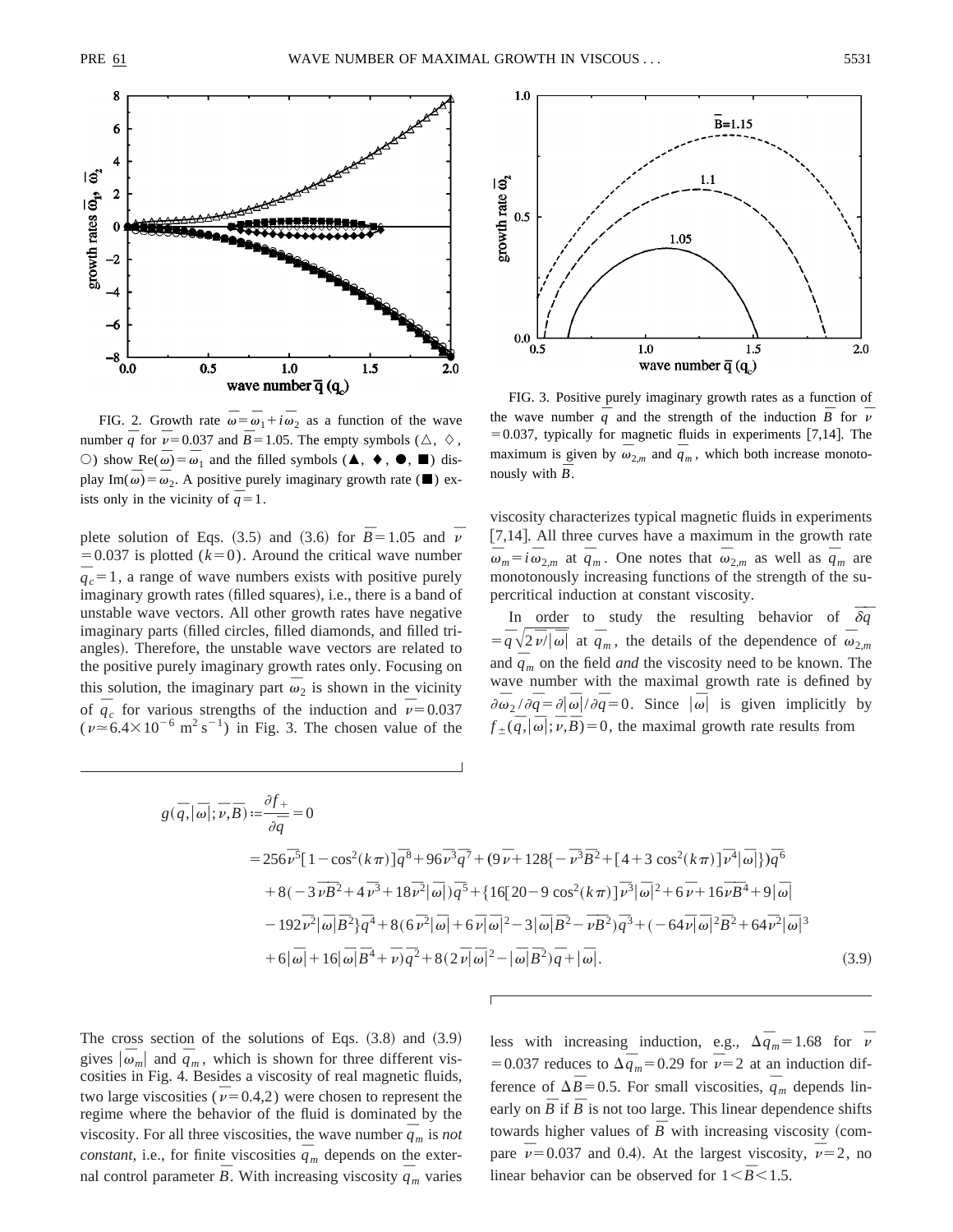

FIG. 4. Maximal wave number  $\overline{q}_m$  as a function of the supercritical induction  $\overline{B}$  for different viscosities.  $\overline{q}_m$  is a monotonously increasing function of  $\overline{B}$  with the exception  $\overline{q}_m = 1$  [9] in the case of infinitely large viscosities (lower dot-dashed line). In the limit of an inviscid fluid (upper dot-dashed line) the dependence of  $\overline{q}_m$  on  $\overline{B}$  is given by  $\overline{q}_m = (1/3)(2\overline{B}^2 + \sqrt{4\overline{B}^4 - 3})$  [11].

The analysis reveals that only in the case of infinitely large viscosities (with respect to the viscosity of real magnetic fluids) can a constant wave vector of maximal growth  $\frac{1}{q_m} = 1$  be expected. Taking into account viscous effects does not necessarily lead to a constant  $\overline{q}_m$ . For a better comparison with [9], the value of  $\overline{q} \overline{\delta}$  at  $\overline{q}_m$  is calculated and is plotted for the three viscosities chosen in Fig. 5. The graphs show clearly that  $\overline{\dot{q}}_m \overline{\delta} \ge 1$  holds only in the close vicinity of the critical induction for large viscosities ( $\bar{\nu}$ =0.4,2) and in the limit  $\bar{B} = 1$  ( $|\bar{\omega}_m| = 0$ ,  $\bar{\delta} = \infty$ ) for realistic viscosities ( $\bar{\nu}$  $= 0.037$ ). Because  $0.43 < \frac{1}{q_m} \sqrt[3]{\frac{1}{6}} < 1.08$  for  $\bar{\nu} = 0.037$ , realistic



FIG. 5. Behaviour of  $\bar{q} \bar{\delta}$  at  $\bar{q}_m$  as a function of the induction for the viscosities  $\overline{v}$  = 0.037, 0.4, and 2. The condition  $\overline{q}_m \overline{\delta} \ge 1$  holds only in the close vicinity of the critical induction,  $\overline{B} \approx 1$ , for large viscosities ( $\overline{v}$ =0.4,2) and in the limit  $\overline{B}$ =1 for realistic viscosities  $(\bar{v} = 0.037).$ 

fluid properties are not covered by the other asymptotic regime  $\overline{q}_m \overline{\delta} \le 1$  analyzed in [9]. Therefore, the experimental observation in  $[2,6]$  cannot be explained by the result of an asymptotic analysis which does not meet the features of the experimental fluids. By plotting the known analytical result in the inviscid regime,  $\overline{\dot{q}}_m = (1/3)(2\overline{B}^2 + \sqrt{4\overline{B}^4 - 3})$  [11], realistic magnetic fluids tend rather to the limit  $\overline{v} \rightarrow 0$  than to the limit  $\overline{\nu} \rightarrow \infty$  (see Fig. 4) as exploited in earlier studies [2]. But for *quantitative* comparisons in typical experimental setups, asymptotic analyzes  $[9,11]$  are insufficient.

#### **IV. FINITE LAYER OF MAGNETIC FLUID**

Since the experiments are performed with a vessel of finite depth, the method presented in the preceding section has to be applied to magnetic fluids of finite thickness. With the polar representation of  $\omega$ , the real and imaginary part of the dispersion relation  $(2.12)$  read

$$
\nu^{2} \left[ \frac{R_{1}}{N_{1}} \left( \frac{R_{2}}{N_{2}} - R_{3} - \frac{R_{4}}{N_{4}} \right) + \frac{I_{1}}{N_{1}} \left( \frac{I_{2}}{N_{2}} - I_{3} - \frac{I_{4}}{N_{4}} \right) \right] + \tanh(qh)
$$
  
\n
$$
\times \left[ gq + \frac{\sigma}{\rho} q^{3} - \frac{(\mu_{r} - 1)^{2} B^{2}}{\mu_{0} \mu_{r} \rho} \Lambda(qh) q^{2} \right] = 0, \qquad (4.1)
$$
  
\n
$$
\nu^{2} \left[ \frac{R_{1}}{N_{1}} \left( \frac{I_{2}}{N_{2}} - I_{3} - \frac{I_{4}}{N_{4}} \right) + \frac{I_{1}}{N_{1}} \left( -\frac{R_{2}}{N_{2}} + R_{3} + \frac{R_{4}}{N_{4}} \right) \right] = 0.
$$
  
\n(4.2)

The explicit form of the abbreviations  $R_i$ ,  $I_i$ ,  $N_1$ ,  $N_2$ , and  $N_3$  ( $i=1, \ldots, 4$ ) is deferred to Appendix A. For purely imaginary growth rates,  $\omega = i\omega_2$ , Eq. (4.2) is fulfilled without any restrictions for  $\omega_2$ >0 as well as for  $\omega_2$ <0 in contrast to the case of an infinitely thick layer. Only positive purely imaginary growth rates are of interest for comparison with the experiment. Therefore, the function *f* is now of the form

$$
f_{+}(q, \omega; \nu, B, h)
$$
\n
$$
:= \frac{\nu^{2}[\cosh(2\tilde{q}_{1}h) - 1]}{\tilde{q}_{1}\sinh(2\tilde{q}_{1}h) - q\coth(qh)[\cosh(2\tilde{q}_{1}h) - 1]}
$$
\n
$$
\times \left\{ \frac{\tilde{q}_{1}\sinh(2\tilde{q}_{1}h)(5q^{4} + 2q^{2}\tilde{q}_{1}^{2} + \tilde{q}_{1}^{4})}{\cosh(2\tilde{q}_{1}h) - 1} - q\tanh(qh) \right\}
$$
\n
$$
\times (5q^{2}\tilde{q}_{1}^{2} + q^{4} + \tilde{q}_{1}^{4}) - \frac{4q^{2}\tilde{q}_{1}(q^{2} + \tilde{q}_{1}^{2})}{\cosh(qh)\sinh(\tilde{q}_{1}h)} \right\}
$$
\n
$$
+ \tanh(qh) \left[ g q + \frac{\sigma}{\rho} q^{3} - \frac{(\mu_{r} - 1)^{2}B^{2}}{\mu_{0}\mu_{r}\rho} \Lambda(qh)q^{2} \right] = 0,
$$
\n(4.3)

where this implicit equation for  $q$  and  $\omega$  contains the additional parameter *h*. Figure 6 shows the solution for three different depths of the layer at a supercritical induction of  $B=106\times10^{-4}$  T. The used material parameters of the commercially available magnetic fluid EMG 901 (Ferrofluidics Corporation) are listed in Table I. The graphs show that the wave number of maximal growth  $q_m$  clearly varies less with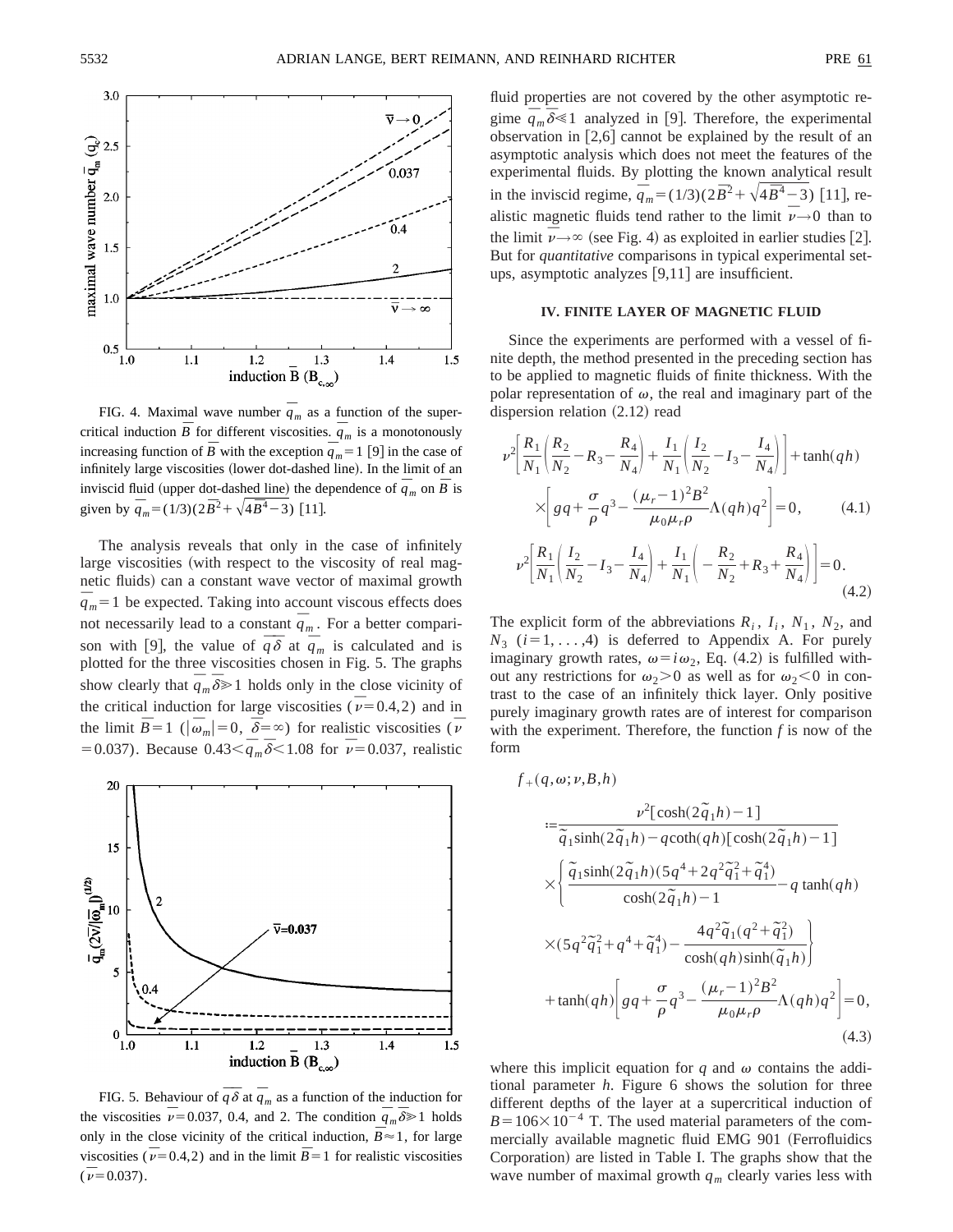

FIG. 6. Positive purely imaginary growth rates as a function of the wave number  $q$  and the thickness of the layer at a constant induction of  $B=106\times10^{-4}$  T. Remarkably, the graph for a layer of 2 mm is already close to the limit of an infinite thick layer illustrated by  $h=100$  mm. Whereas the wave number of maximal growth shows only a small variation, the maximal growth rate itself displays more distinct changes. Material parameters of the fluid EMG 901 are listed in Table I.

*h* than the maximal growth rate  $\omega_{2,m}$  itself. Notably, the solution for a layer of 2 mm thickness is already near the infinite case illustrated by  $h=100$  mm. Therefore, a filling with  $h \geq 1$  cm of magnetic fluid can be considered as an infinite thick layer. To make such an estimate is an asset in the use of the complete equations. Because they cover the entire range of thickness,  $0 \le h \le \infty$ , in extension to the asymptotic analysis  $h \approx 0$  and  $h \approx \infty$  in [11].

To analyze the behavior of  $\omega_{2,m}$  and  $q_m$  on *B* and *h*, the maximal growth rate, given by  $\partial f_+ / \partial q = 0$ , has to be determined. As the resulting implicit function is quite lengthy, we do not give the explicit form here. The cross section of the solutions of Eq. (4.3) and  $\partial f + \partial q = 0$  leads to  $\omega_{2,m}$  and  $q_m$ . Their dependence on the supercritical induction and the thickness of the layer is shown in Fig. 7. The wave number of maximal growth increases linearly with *B* with the exception of *B* near the height-dependent critical value  $B_{c,h}$ . The linear behavior is independent of the thickness of the layer and holds up to 30% above  $B_{c,h}$ . The maximal growth rate  $\omega_{2,m}$  starts to grow like a square-root above the onset of the instability. This square-root behavior becomes less pronounced with thinner layers.

Through the implicit character of the functions, an analytical expression cannot be given for the dependence of *qm* and  $\omega_{2,m}$  on *B* and *h*. Alternatively, a two-parameter fit is tested, which describes the generic behavior over a wide

TABLE I. Material parameters of EMG 901 and EMG 909.

|         | <b>EMG 901</b>                                             | Source                                                                                                          | <b>EMG 909</b> | Source                                |
|---------|------------------------------------------------------------|-----------------------------------------------------------------------------------------------------------------|----------------|---------------------------------------|
| $\mu_r$ | 4.0                                                        | Ferrofluidics 1.8                                                                                               |                | Ferrofluidics                         |
|         | $\rho$ (kg m <sup>-3</sup> ) 1.53 $\times$ 10 <sup>3</sup> |                                                                                                                 |                | [15] $1.02 \times 10^3$ Ferrofluidics |
|         |                                                            | $\nu$ (m <sup>2</sup> s <sup>-1</sup> ) 6.54×10 <sup>-6</sup> Ferrofluidics 5.88×10 <sup>-6</sup> Ferrofluidics |                |                                       |
|         |                                                            | $\sigma$ (kg s <sup>-2</sup> ) $2.27 \times 10^{-2}$ [15] $2.65 \times 10^{-2}$                                 |                | 7                                     |



FIG. 7. Maximal wave number  $q_m$  (a) and maximal growth rate  $\omega_{2,m}$  (b) as a function of the supercritical induction  $B > B_{c,h}$  for three different thicknesses. (a)  $q_m$  increases linearly with *B* except for *B* near the critical value  $B_{c,h}$ . The area of nonlinear behavior shrinks with the shrinking thickness of the layer. (b)  $\omega_{2,m}$  starts to grow like a square root above the onset of the instability. This square root behavior becomes less pronounced with thinner layers. Material parameters of the fluid EMG 901 are listed in Table I.

range of layer thicknesses. An excellent agreement is achieved for  $h \geq 4$  mm by

$$
\hat{q}_m = 3.26\hat{B} - 0.09\sqrt{\hat{B}} \text{ for } 0.001 \le \hat{B} \le 0.2, \quad (4.4)
$$

$$
\hat{\omega}_{2,m} = 1.18\sqrt{\hat{B}} + 2.9\hat{B} \text{ for } 0.001 \le \hat{B} \le 0.2 \quad (4.5)
$$

 $(\text{see Fig. 8}), \text{where } \hat{B} = (B - B_{c,h})/B_{c,h}, \hat{q}_m = (q_m)$  $-q_{c,h}/q_{c,h}$ , and  $\hat{\omega}_{2,m} = \omega_{2,m}t_c$  denote the scaled distances from the critical values. For *small*  $\hat{B}$ , the behavior of  $\hat{q}_m$  is only weakly nonlinear whereas the behavior of  $\hat{\omega}_{2,m}$  is determined by the square-root term. A careful inspection of the data reveals that for  $h=2$  mm (filled circles), small deviations from the proposed fits appear:  $\hat{q}_m$  grows linearly over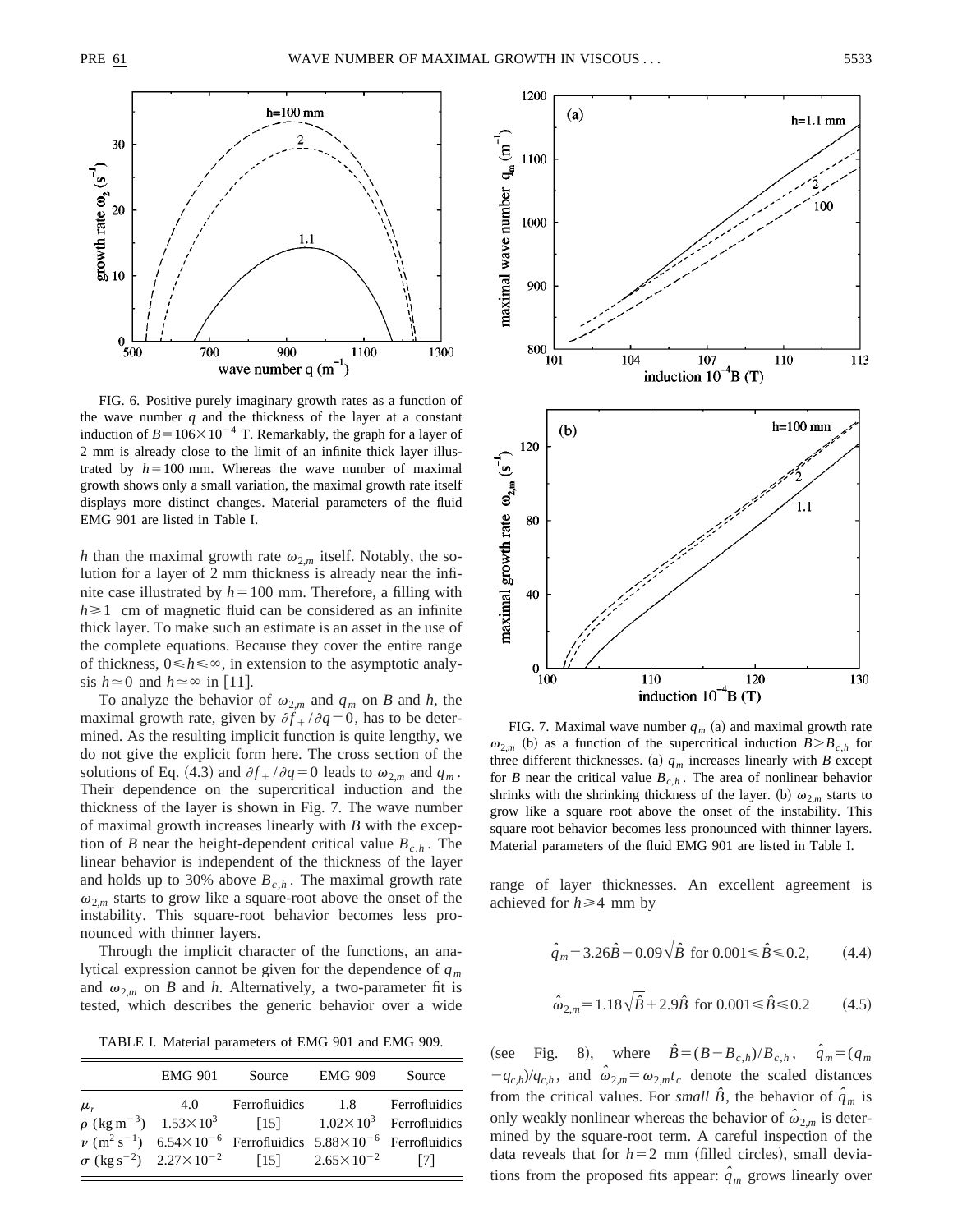

FIG. 8. Scaled maximal wave number  $\hat{q}_m$  (a) and scaled maximal growth rate  $\hat{\omega}_{2,m}$  (b) as a function of the scaled supercritical induction  $\hat{B}$ . The data are calculated for  $h=100$  mm ( $\circ$ ), 50 mm (\*), 10 mm (+), 4 mm ( $\Box$ ), and 2 mm ( $\bullet$ ). For  $h \ge 4$  mm, the data are fitted by  $\hat{q}_m = 3.26\hat{B} - 0.09\sqrt{\hat{B}}$  for  $\hat{q}_m$  [solid line (a)] and by  $\hat{\omega}_{2,m} = 1.18\sqrt{\hat{B}+2.9\hat{B}}$  for  $\hat{\omega}_{2,m}$  [solid line (b)]. Small deviations from the generic behavior can be seen for  $h=2$  mm (inset). Material parameters of the fluid EMG 901 are listed in Table I.

the entire  $\hat{B}$  region [see inset in Fig. 8(a)]. Thus  $h=2$  mm indicates the lower limit of the validity of Eqs.  $(4.4)$  and  $(4.5).$ 

Since the fit covers the region of infinite thick layers, one can expand Eqs. (3.8) and (3.9) for small  $\hat{B}$ ,  $\hat{q}_m$ , and  $\hat{\omega}_{2,m}$ . Taking into account that the dimensionless viscosity is also small for real magnetic fluids ( $\bar{\nu}$   $\approx$  0.0483 for EMG 901), the expansion leads to

$$
\hat{q}_m = \frac{6}{\bar{\nu}^2} \hat{B}^2 - \frac{18}{\bar{\nu}^4} \hat{B}^3 \text{ for } 0 \le \hat{B} \le \frac{\bar{\nu}^2}{6},\tag{4.6}
$$

$$
\hat{\omega}_{2,m} = \frac{2}{\bar{\nu}} \hat{B} - \frac{3}{\bar{\nu}^3} \hat{B}^2 \text{ for } 0 \le \hat{B} \le \frac{\bar{\nu}^2}{6}, \tag{4.7}
$$



FIG. 9. Scaled maximal wave number  $\hat{q}_m$  (a) and scaled maximal growth rate  $\hat{\omega}_{2,m}$  (b) as a function of the scaled supercritical induction  $\hat{B}$ . The data are calculated for  $h=100$  mm ( $\circ$ ), 50 mm (\*), and 10 mm (+). For  $\hat{B} < \bar{\nu}^2/6$ , i.e.,  $\hat{B} < 4 \times 10^{-4}$  for EMG 901, the agreement with the analytical results  $\hat{q}_m = (6/\bar{v}^2)\hat{B}^2$  $-(18/\overline{v}^4)\hat{B}^3$  [solid line (a)] and  $\hat{\omega}_{2,m} = (2/\overline{v})\hat{B} - (3/\overline{v}^3)\hat{B}^2$  [solid line (b)] is very good. Material parameters of the fluid EMG 901 are listed in Table I.

where the coefficients depend on the viscosity. Figure 9 shows the very good agreement between the numerical solution and the expansion for  $\hat{B} \leq \bar{\nu}^2/6$ . The region where the expansion holds extends with the square of the viscosity. The expansion  $(4.6)$  and  $(4.7)$  and the scaling  $(4.4)$  and  $(4.5)$ show that the behavior of  $\hat{q}_m$  and  $\hat{\omega}_{2,m}$  is entirely governed by the two parameters viscosity and induction for not too thin layers. The third parameter *h* has only a small effect in this regime.

From the results shown in Fig. 7, one notes the height dependence of  $B_c$  and  $q_c$  at the onset of the instability (see also Figs. 4 and 5 in [12]). This dependence for  $B_c$  can be exploited to measure the permeability of the magnetic fluid ''just in time'' for the experiment. Since the quotient of the two limits  $(2.15)$  and  $(2.16)$  depends on  $\mu_r$  only,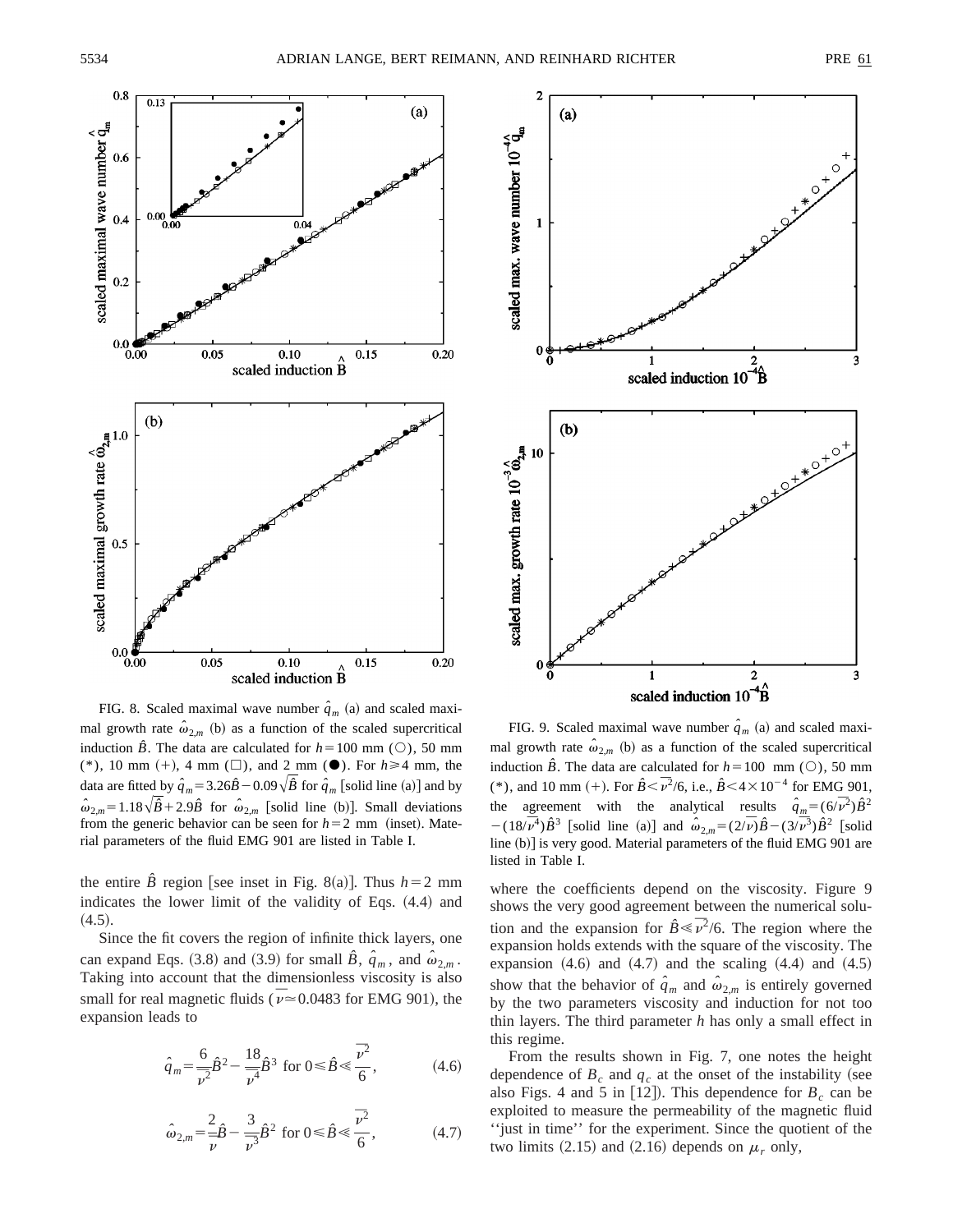

FIG. 10. The critical induction  $B_{ch}$  versus the thickness of the layer *h* for three different surface tensions:  $\sigma = 2.275$  $\times 10^{-2}$  kg s<sup>-2</sup> (solid line),  $\sigma$ =2.275 $\times 10^{-1}$  kg s<sup>-2</sup> (dashed line), and  $\sigma$ =2.275 kg s<sup>-2</sup> (long-dashed line). By increasing the surface tension by a factor of 10 (100),  $B_{c,0}$  can be measured for layers nearly one (two) orders of magnitude thicker than for a system with the original surface tension. The remaining material parameters of the fluid EMG 901 are listed in Table I.

$$
\frac{B_{c,0}}{B_{c,\infty}} = \frac{2\,\mu_r}{\mu_r + 1},\tag{4.8}
$$

the determination of the two limits of  $B_c$  offers a feasible access to  $\mu_r$  of the magnetic fluid. From Fig. 10 it can be seen that  $B_c$  increases monotonously from  $B_{c,\infty}$  towards  $B_{c,0}$ with decreasing layer thickness. Since the preparation of very thin layers is laborious and delicate, it would be desirable to shift the thin layer limit towards thicker films. This can be achieved by an increase of the surface tension. A modified surface tension is accompanied by changes in the density and permeability of the fluid. But these changes are of a much smaller scale than those of the surface tension. The modified viscosity does not affect the determination of  $B_{c,h}$ . Therefore, the surface tension is changed whereas all other quantities remain constant. By increasing the surface tension by a factor of 10 (100),  $B_{c,0}$  may be measured for layers nearly one (two) orders of magnitude thicker than for a system with the original surface tension (see Fig. 10).

Abou *et al.* analyzed the limit of thin films of magnetic fluid for vanishing and infinitely large viscosities. In both cases the analytical result  $[11]$ 

$$
\bar{q}_m = \frac{1}{4} \left( 3 \bar{B}^2 \frac{(\mu_r + 1)}{2 \mu_r} + \sqrt{9 \bar{B}^4 \frac{(\mu_r + 1)^2}{4 \mu_r^2} - 8} \right) \quad (4.9)
$$

is the same. Therefore, one can assume that the dependence of  $\overline{q}_m$  on  $\overline{B}$  is not influenced by the viscosity in the thin-film limit. Since the present method allows us to calculate  $\overline{q}_m$  for any combination of parameters, we are able to accomplish a test of this assumption. As Fig. 11 shows, the behavior of  $\bar{q}_m$ on  $\overline{B}$  is indeed independent of  $\nu$ . (The tested viscosities cover a range from  $6.5 \times 10^{-8}$  m<sup>2</sup> s<sup>-1</sup> to  $2 \times 10^{-5}$  m<sup>2</sup> s<sup>-1</sup>.) The



FIG. 11. Maximal wave number  $\overline{q}_m$  as a function of the supercritical induction  $\overline{B}$  of a thin film,  $h=1$   $\mu$ m, for three different viscosities:  $v=6.5\times10^{-8} \text{ m}^2 \text{ s}^{-1}$  (O),  $v=6.5\times10^{-6} \text{ m}^2 \text{ s}^{-1}$ ( $\Box$ ), and  $\nu$  = 2.0 $\times$  10<sup>-5</sup> m<sup>2</sup> s<sup>-1</sup> ( $\triangle$ ). The numerical data show that the behavior of  $\overline{q}_m$  on  $\overline{B}$  is independent of  $\nu$  and it is given by  $\bar{q}_m = (1/4)(c + \sqrt{c^2 - 8})$  with  $c = 3\bar{B}^2(\mu_r + 1)/(2\mu_r)$  [11] (solid line). The remaining material parameters of the fluid EMG 901 are listed in Table I.

variation of  $\bar{q}_m$  on the applied magnetic induction in thin films was measured in earlier experiments where the magnetic fluid either was prepared at the bottom of a quartz chamber  $[16]$  or was laid on top of a denser fluid  $[17,18]$ . In all three experiments, the spacing between the *final* arrangement of peaks was measured in dependence of the applied field and a nonlinear behavior was found.

# **V. MEASUREMENT, RESULTS, AND COMPARISON WITH THEORY**

In this section we report on experimental results of the dependence of the maximal wave number on the supercritical magnetic induction. First we present the experimental setup, next we give a characteristic example of the pattern evolution. We continue with a description of the techniques applied to extract the wave number of the patterns. Finally, the experimental results are compared with the theoretical results of the preceding section, particularly the predicted growth of the maximal wave number.

Our experimental setup is shown in Fig. 12. A cylindrical Teflon<sup>®</sup> vessel with a diameter of  $d=12$  cm and a depth of 2 mm is completely filled with magnetic fluid and situated in the center of a pair of Helmholtz coils. The experiments were performed with EMG 909. The fluid is illuminated by 90 red LEDs mounted on a ring of 30 cm diameter placed at a distance of 105 cm above the surface. A CCD camera is positioned at the center of the ring. By this construction, a flat fluid surface reflects no light into the camera lens, however an inclined surface of proper angle will reflect light into the camera  $[19]$ . The CCD camera is connected via a framegrabber to a Pentium 90 MHz PC and serves additionally as a fundamental clock for timing the experiment. In the theoretical analysis the supercritical magnetic field is as-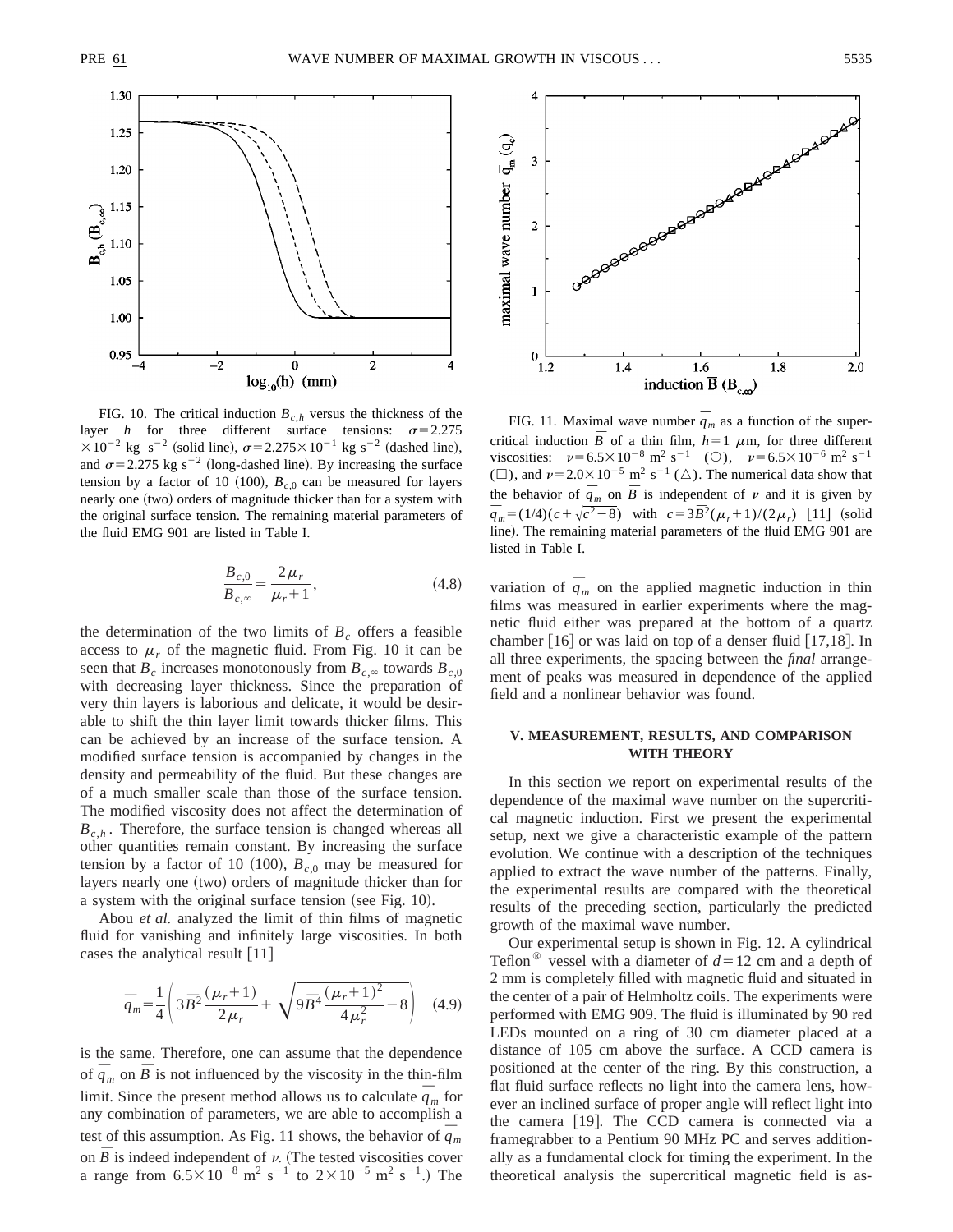

FIG. 12. Scheme of the experimental setup.

sumed to be instantly present, thus in the experiment the magnetic field has to be increased jumplike from a subcritical value  $B_0$  to the desired value *B*. For all measurements  $B_0$ was fixed to  $133 \times 10^{-4}$  T. The jumplike increase of the field is initiated by the computer. Its D/A converter is connected via an amplifier (fug Elektronik GmbH) to the Helmholtz coils (Oswald Magnetfeldtechnik). The magnetic system cannot follow the control signal instantly; its relaxation time  $\tau_B$  to a jumplike increase of the control signal depends on the jump height  $\Delta B = B - B_0$ . For a maximal jump height of  $\Delta B = 70 \times 10^{-4}$  T, the relaxation time mounts up to  $\tau_B$  $=80$  ms. The other characteristic time scales of the system are the capillary time scale,  $t_c \approx 13$  ms, and the viscous time scale,  $t_v = 1/(q_c^2 \nu) \approx 450$  ms.

For the empty Helmholtz coils, the spatial homogeneity of the magnetic field is better than  $\pm 1\%$ . This grade is valid within a cylinder of 10 cm in diameter and 14 cm in height oriented symmetrically around the center of the coils. Two Hall probes are positioned immediately under the Teflon<sup>®</sup> dish. A Siemens Hall probe (KSY 13) serves to measure the magnetic field during its jumplike increase, and is connected to the digital voltmeter (Prema 6001). For measuring a constant magnetic field and for calibration purposes we use a commercial Hall probe (Group3-LPT-231) connected to the digital teslameter (DTM 141). Both devices are controlled via IEEE bus by the computer.

Next we give a characteristic example for the evolution of the surface pattern during a jumplike increase of the magnetic field. Figure  $13(a)$  shows circular surface deformations taken  $\Delta t$ =180 ms after the start of the experiment. These surface deformations are first created at the edge of the dish, because of the discontinuity of the magnetic induction induced by the finite size of the container. The circular deformation is fixed in space, and its amplitude grows during the



FIG. 14. Three steps of the picture processing to extract the wave number: (a) Reflections of circular surface deformations. The white line in the left upper and lower corner marks the calculated edge of the dish, the circles on the edge serve to calculate the center of the dish.  $(b)$  Radial gray level distribution of  $(a)$ .  $(c)$  Twodimensional representation of (b).

jumplike increase of the magnetic field. With increasing time more circular deformations evolve, approaching the center of the dish [see Fig. 13 $(a)$ ]. Onto this pattern, Rosensweig peaks emerge out of the crests of the circular surface deformation, as can be seen in Fig.  $13(b)$ . After this transient concentric arrangement, a hexagonal pattern of Rosensweig peaks evolves [see Fig.  $13(c)$ ].

The theoretical results stem from a linear theory which can determine correctly the critical values of the pattern selected by the instability only at the threshold. Above the threshold, a band of wave numbers will become unstable, where the mode with the largest growth rate is the most unstable linear mode of the flat interface. Due to nonlinear effects, the final stable pattern does not generally correspond to the most unstable linear mode, as shown here and in other experiments  $[20]$ . Therefore, it has to be stressed that for the comparison with the linear theory it is not the stable hexagonal pattern but the most early stage of the pattern, namely the transient circular deformations, that is appropriate.

The wave number of the circular deformations is extracted from the pictures in the following way. First the algorithm scans the diagonals of the picture for the local maximum of the gray levels. Starting at the corners of the pictures, it detects points which are situated at the edge of the Teflon<sup> $\circledast$ </sup> dish. Two of the edge points are marked by white circles in the left part of Fig.  $14(a)$ . From the full set of four points, the algorithm calculates the center of the dish denoted by the half circle at the right part of Fig.  $14(a)$ . In order to control the precision of the algorithm, a white circle with the proper radius of the dish is constructed around the detected center. In the next step, we calculate the radial dis-



FIG. 13. Series of snapshots of the principal pattern evolution of the magnetic fluid for a jump from  $B_0 < B_c$ , to  $B > B_c$ , illuminated from above by a ring of LEDs. The pictures are taken  $\Delta t = 180 \text{ ms } (a)$ , 280 ms (b), 560 ms (c) after the start of the increase of the magnetic field.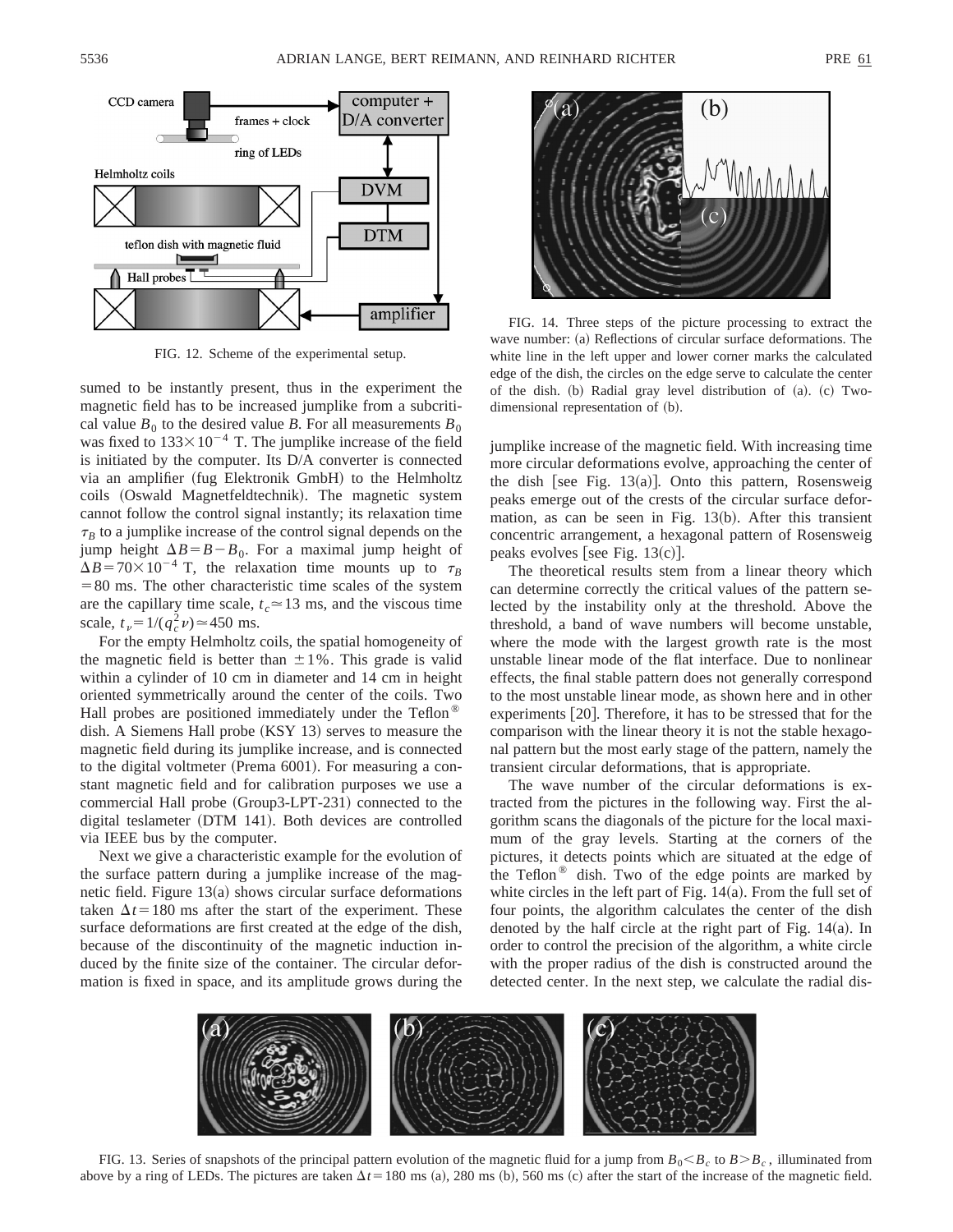

FIG. 15. Plot of the wave number *q* versus the magnetic induction *B*. The open squares give the experimental values, the dashed line displays the theoretical results for the material parameters of EMG 909 listed in Table I. Using  $\mu_r$  as a fit parameter gives the solid line.

tribution of the gray values for all pixels within the circumference of the dish, as shown in Fig.  $14(b)$ . For comparison, Fig.  $14(c)$  gives an artificial two-dimensional representation of the gray-value distribution.

In all of the three pictures of Fig. 14, one can easily discriminate three zones. In the innermost zone only small surface undulations exist, which give rise to the unstructured part of the gray-value distribution in Figs.  $14(b)$  and  $14(c)$ . For larger radii one finds the area of circular surface deformations which generates the biperiodic peak pattern in the distribution. The large peaks are correlated with the deformation troughs and the small peaks with the deformation crests. Finally the outermost zone includes the edge of the dish together with the first, edge-induced, deformation crest. For estimation of the wave number we discard the innermost and outermost zones. The top part of the peaks in the remaining zone is fitted by a polynomial of second order. The average distance of their maxima gives half of the desired wavelength. For the rather small number of deformations available, the above presented method of wave number calculation turned out to be more stable and to give more precise results than the competing method of two-dimensional Fourier transformation. Together with the picture, the momentarily magnetic induction has been recorded during the jumplike increase. This allows an exact relation of the extracted wave number to the instantly prevailing magnetic induction.

Let us now focus on the experimental results displayed in Fig. 15, where the wave number  $q$  is plotted versus the magnetic induction *B*. Each open square denotes the wave number extracted from a picture taken during a jumplike increase of the magnetic field to  $B > B_c$ . The estimated maximal errors for *q* of  $\pm$  4.2% and for *B* of  $\pm$  0.9% are not plotted for the purpose of clarity. The dashed line displays the theoretical results for the listed material parameters of the magnetic fluid EMG 909. Using  $\mu_r$  as a fit parameter gives the solid line with  $\mu_r$  = 1.85. The fitted value for  $\mu_r$  differs by 2.8% from the value given by Ferrofluidics, a deviation which is well within the tolerance of production specified by Ferrofluidics. Obviously there is a rather good agreement between the experimental results and the theoretical graph for  $\mu_r$   $\approx$  1.85 marked by the solid line. The *linear* increase in the appearing wave number, both in experiment and in theory, is our main outcome.

Comparing the two theoretical curves in Fig. 15, an increase of  $\mu_r$  results in a decrease of the critical magnetic induction, whereas the critical wave number remains constant, as can be seen from Eqs.  $(2.15)$ – $(2.17)$ . According to Eq.  $(2.17)$ , a constant critical wave number implies that the density and the surface tension are constant. Therefore, we refrain to consider them as additional fit parameters. As can be seen from Fig. 4, changes in the viscosity by an order of magnitude are necessary to cause a relevant influence on the behavior of the wave number of maximal growth on the induction. Therefore, changes in the viscosity due to small thermal fluctuations in the experiment can be neglected.

We find a linear wave-number dependence of the circular surface deformations. This pattern is a more simple realization of the normal field instability than the familiar hexagonal pattern of Rosensweig cusps. The latter one is obtained by a symmetrical superposition of *three* patterns of parallel stripes with the wave vectors separated by  $120^{\circ}$  [21]. Obviously the circular surface deformations can be regarded as a stripe pattern favored by the symmetry of the dish. As a consequence they appear first, before nonlinear interactions select in a later stage the hexagonal pattern. This situation is well known from Rayleigh-Benard convection in cylindrical containers, where, due to side-wall induced convection, concentric target patterns appear instead of hexagonal structures. Our observations agree in part with recent findings by Browaeys *et al.* [22]. They detected circular surface deformations for a constant, subcritical magnetic field of  $0.79H_c$ . In contrast to their experiment, we do not perform a periodic modulation, but a jumplike increase of the magnetic induction. Thus we have no interference with additional waves propagating onto the circular deformations. Therefore, a measurement of the wave number, as described above, could be realized.

The circular surface deformations have to be distinguished from circular, meniscus-induced surface waves emitted from the edge of lateral cell walls  $[23]$ . Here, the circular deformations are induced by the discontinuity of the magnetic induction at the edge of the container. The formation of a meniscus is eluded by a brimful filling of the dish and by the design of the vessel, which has a slope with respect to the horizontal of 15°, the contact angle between the magnetic fluid and Teflon<sup>®</sup>.

Finite-size effects due to the finite size of the vessel are rather small in the experiment. Applying the arguments of Edwards and Fauve  $[24]$ , the width of the band of unstable wave numbers,  $\Delta q \approx 4.6$  cm<sup>-1</sup> for  $B = 180 \times 10^{-4}$  T and *h*  $=$  2 mm, is much larger than  $\pi$ /*d* $\approx$  0.3 cm<sup>-1</sup>, the wavenumber separation between the quantized modes of the vessel. Thus the influence of the vessel size can be neglected and the developing pattern is insensitive to the vessel size.

For the experiments we have chosen a magnetic fluid with a rather low value of magnetic permeability  $\mu_r = 1.85$ , in order to keep hysteresis effects small. Indeed, with our resolution a hysteresis cannot be detected. Hysteresis strength proves to increase monotonically with the permeability of the magnetic fluid  $[25]$ . Thus, the influence of higher perme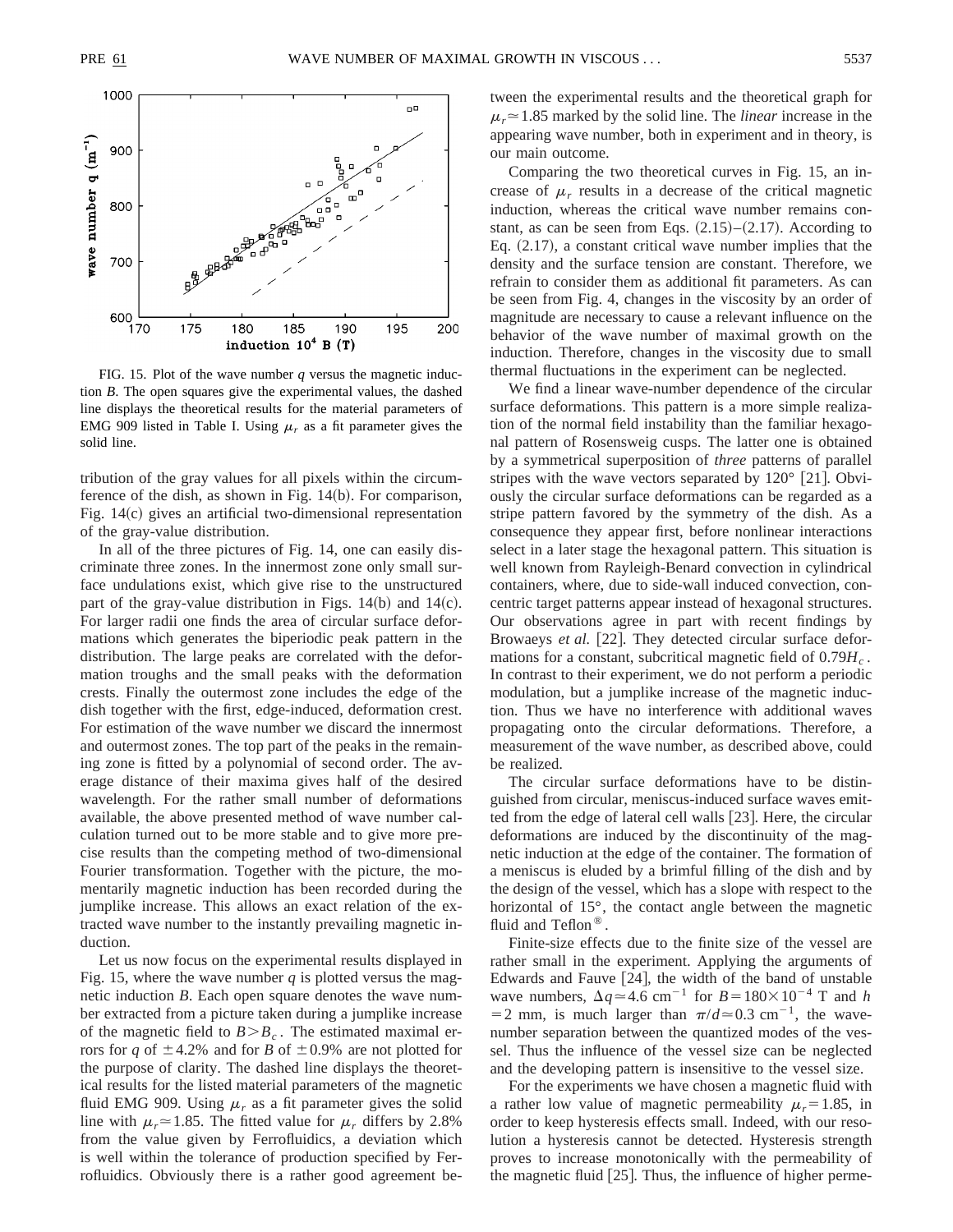ability on the wave number of maximal growth remains to be investigated experimentally in the context of a more complex situation of a transition with large hysteresis.

### **VI. SUMMARY**

By means of the polar representation of the complex frequency  $\omega$ , the dispersion relation for surface waves on viscous magnetic fluids is split into a real and an imaginary part. The parameters are determined for which pure imaginary solutions  $\omega = i\omega_2$  and  $\omega_2 > 0$  for both parts exist. For these parameters the originally horizontal surface is unstable, because initially small undulations of the surface, proportional to  $exp(-i\omega t)$ , grow exponentially. The imaginary part of the dispersion relation is fulfilled mostly automatically. From the real part, the wave number with maximal growth rate  $q_m$  and the maximal growth rate  $\omega_{2,m}$  itself can be easily determined. It can be done for any combination of material parameters and for any thickness of the layer. This is the strength of the presented analytical method which covers the entire parameter space between the previously studied asymptotic cases  $[9,11]$ . It therefore allows us to study the transition from one limit to the other. Such a transition is exemplarily illustrated for an infinitely thick layer with viscosities varying between zero and infinity.

For magnetic fluids of infinite depth it is shown that earlier qualitative observations of constant wave numbers above the critical magnetic field  $[2,6]$  cannot be explained by the result of an asymptotic analysis  $[9]$ . The analysis in  $[9]$  does not cover the features of the experimental fluids. In order to apply a theory, where the field is instantly present, a jumplike increase of the field in the experiments is essential. Therefore, the results for a continuously increased field  $[2,6]$ are inappropriate for a comparison with such a theory. Furthermore, we have demonstrated that the transient pattern is the most suitable one to be compared to the linear theory. Taking all these into account, we are able to observe a linear increase of the wave number of maximal growth with increasing magnetic induction. This linear increase is quantitatively confirmed by the linear theory.

An increasing wave number with increasing field was also observed in the corresponding electrical setup where a liquid metal is subjected to a normal electric field  $[26]$ , but this result is based only on a qualitative observation. The authors emphasize as well the importance of a fast buildup of the field.

It is very attractive to test in further experiments whether the predicted generic behavior of the maximal growth rate can be confirmed in the weakly nonlinear regime. As an expected outcome,  $\omega_{m,exp}$  should start to grow like a square root with increasing supercritical induction. Furthermore, it remains to be seen whether the linear increase of the wave number of the linearly most unstable pattern lasts in the final hexagonal pattern. A confirmation would mean that also the wave number of the final pattern varies if the induction undergoes a *jumplike* increase. We point out that for a *continuous* increase of the induction, the behavior of the wave number for both the transient and the final pattern remains to be elucidated.

### **ACKNOWLEDGMENTS**

The authors profit from stimulating discussions with Johannes Berg, Andreas Engel, René Friedrichs, Hans Walter Müller, and Ingo Rehberg. This work was supported by the Deutsche Forschungsgemeinschaft under Grant No. EN 278/2.

### **APPENDIX**

The abbreviations in Eqs.  $(4.1)$  and  $(4.2)$  read explicitly

$$
R_1 = [\cosh(2\tilde{q}_1h) - \cos(2\tilde{q}_2h)]\{\tilde{q}_1 \sinh(2\tilde{q}_1h) + \tilde{q}_2 \sin(2\tilde{q}_2h) - q \coth(qh)[\cosh(2\tilde{q}_1h) - \cos(2\tilde{q}_2h)]\},
$$
\n(A1)

$$
I_1 = [\cosh(2\tilde{q}_1h) - \cos(2\tilde{q}_2h)][\tilde{q}_2 \sinh(2\tilde{q}_1h) - \tilde{q}_1 \sin(2\tilde{q}_2h)],
$$
\n(A2)

$$
N_1 = {\tilde{q}_1 \sinh(2\tilde{q}_1h) + \tilde{q}_2 \sin(2\tilde{q}_2h) - q \coth(qh) \atop \times [\cosh(2\tilde{q}_1h) - \cos(2\tilde{q}_2h)]^2 + {\tilde{q}_2 \sinh(2\tilde{q}_1h) \atop - \tilde{q}_1 \sin(2\tilde{q}_2h) }^2,
$$
\n(A3)

$$
R_2 = [5q^2 + 2q^2(\tilde{q}_1^2 - \tilde{q}_2^2) + \tilde{q}_1^4 - 6\tilde{q}_1^2\tilde{q}_2^2 + \tilde{q}_2^4][\tilde{q}_1 \sinh(2\tilde{q}_1h) + \tilde{q}_2 \sin(2\tilde{q}_2h)] - [4q^2\tilde{q}_1\tilde{q}_2 + 4\tilde{q}_1^3\tilde{q}_2 - 4\tilde{q}_1\tilde{q}_2^3] \times [\tilde{q}_2 \sinh(2\tilde{q}_1h) - \tilde{q}_1\sin(2\tilde{q}_2h)],
$$
\n(A4)

$$
I_2 = [4q^2 \tilde{q}_1 \tilde{q}_2 + 4 \tilde{q}_1^3 \tilde{q}_2 - 4 \tilde{q}_1 \tilde{q}_2^3] [\tilde{q}_1 \sinh(2 \tilde{q}_1 h) + \tilde{q}_2 \sin(2 \tilde{q}_2 h)] + [5q^2 + 2q^2(\tilde{q}_1^2 - \tilde{q}_2^2) + \tilde{q}_1^4 - 6 \tilde{q}_1^2 \tilde{q}_2^2 + \tilde{q}_2^4] [\tilde{q}_2 \sinh(2 \tilde{q}_1 h) - \tilde{q}_1 \sin(2 \tilde{q}_2 h)],
$$
 (A5)

$$
N_2 = \cosh(2\tilde{q}_1 h) - \cos(2\tilde{q}_2 h), \tag{A6}
$$

$$
R_3 = q \tanh(qh) \left[ 6q^2(\tilde{q}_1^2 - \tilde{q}_2^2) + q^4 + \tilde{q}_1^4 - 6\tilde{q}_1^2 \tilde{q}_2^2 + \tilde{q}_2^4 \right],
$$
\n(A7)

$$
I_3 = q \tanh(qh) \left[ 12q^2 \tilde{q}_1 \tilde{q}_2 + 4 \tilde{q}_1^3 \tilde{q}_2 - 4 \tilde{q}_1 \tilde{q}_2^3 \right], \quad (A8)
$$

$$
R_4 = 4q^2 \sinh(\tilde{q}_1 h) \cos(\tilde{q}_2 h) [\tilde{q}_1 (q^2 + \tilde{q}_1^2 - \tilde{q}_2^2) - 2\tilde{q}_1 \tilde{q}_2^2] + 4q^2 \cosh(\tilde{q}_1 h) \sin(\tilde{q}_2 h) [\tilde{q}_2 (q^2 + \tilde{q}_1^2 - \tilde{q}_2^2) + 2\tilde{q}_1^2 \tilde{q}_2],
$$
\n(A9)

$$
I_4 = 4q^2 \sinh(\tilde{q}_1 h) \cos(\tilde{q}_2 h) [\tilde{q}_2 (q^2 + \tilde{q}_1^2 - \tilde{q}_2^2) + 2\tilde{q}_1^2 \tilde{q}_2]
$$
  
- 4q^2 \cosh(\tilde{q}\_1 h) \sin(\tilde{q}\_2 h) [\tilde{q}\_1 (q^2 + \tilde{q}\_1^2 - \tilde{q}\_2^2) - 2\tilde{q}\_1 \tilde{q}\_2^2], (A10)

$$
N_4 = \cosh(qh) [\cosh^2(\tilde{q}_1 h) - \cos^2(\tilde{q}_2 h)].
$$
 (A11)